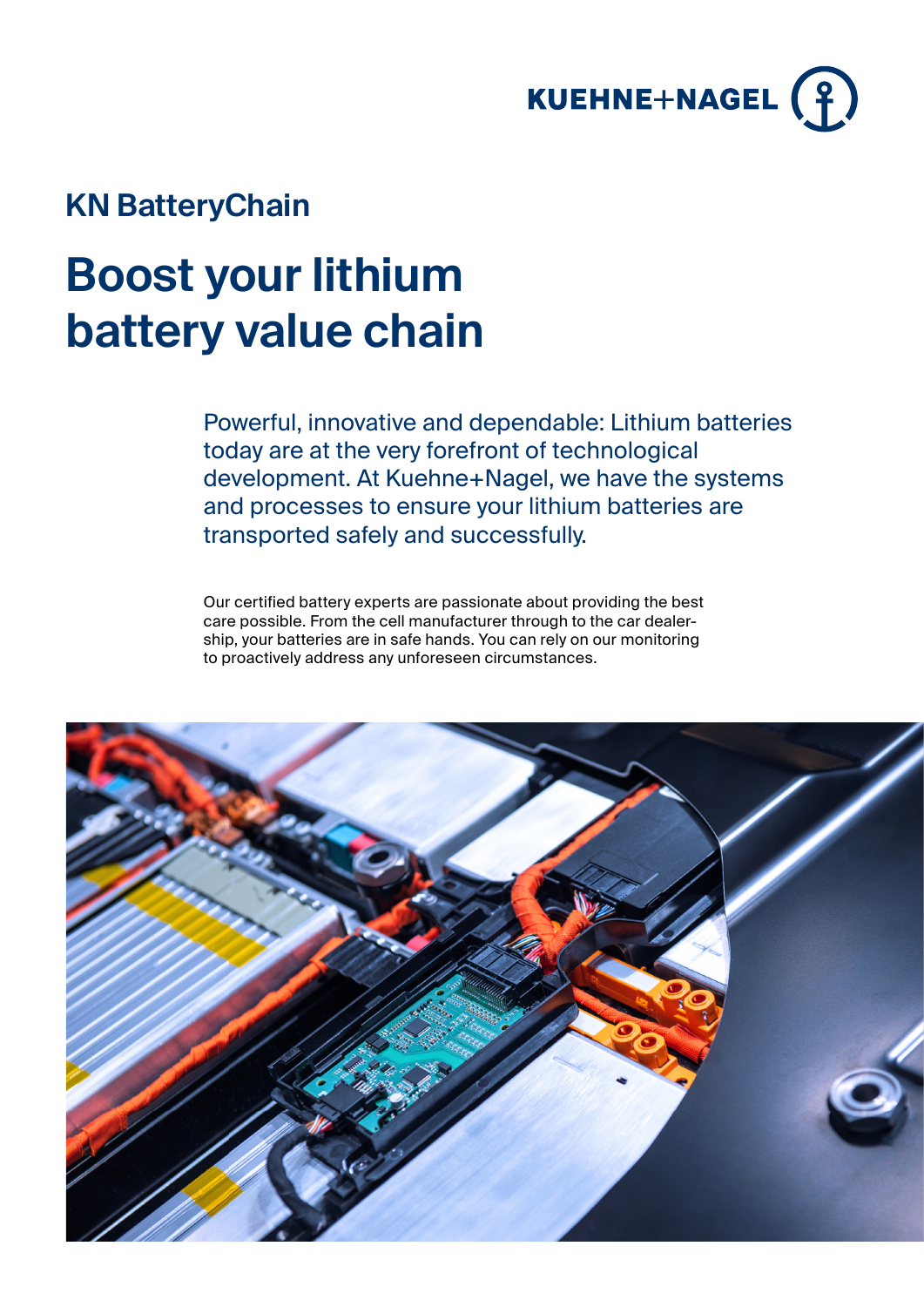### **KN BatteryChain**

KN BatteryChain offers you a secure and convenient service with the capacity necessary to give your shipments the attention they need. Most importantly, we reduce risk in your supply chain, enabling you to conduct your business with confidence.

#### **Real savings you can count on**

- Lower risk of accidents, penalty payments, reputation loss
- Scalable operating procedures from qualified experts that save you time and effort
- Using synergies to optimise battery transportation costs

By choosing KN BatteryChain, your costs will be quantifiably lower. Your savings are driven by:

We take pride in growing alongside our customers. Whether you manufacture batteries, battery packs or are part of the car aftermarket, we can co-create a solution that addresses all your challenges.

#### **Maximum safety for your business**

- Real-time monitoring of physical parameters and location
- Specialised and re-usable packaging
- Battery charging, de-charging and state of charge control
- Environmental performance measuring and carbon offsetting

Our certified systems and processes extend beyond the scope of legal requirements to ensure your batteries receive the safest treatment possible.

#### **Expertise leveraged for your success**

Your batteries are in the best hands – more than 150 dangerous goods experts and lithium battery transport specialists work around the clock to ensure your batteries are delivered securely and on time.

- Certified systems and processes in compliance with elements of the international leading automotive quality standard IATF 16949/VDA 6.2
- Full compliance with international dangerous goods regulations through our global infrastructure of Dangerous Goods Safety Advisors (DGSA)
- Door-to-door shipment tracking, tracing and visibility
- Carrier network management that selects certified and trusted subcontractors, with preferential space allotments
- Operators in sea, air, overland and warehouse especially trained on lithium batteries

#### **Co-created end-to-end solution**

You're in control. Through individual consultation we co-create our solutions to match your exact needs. We believe collaboration is the key to long-term partnerships.

#### **Upgrades**

Are you looking for more control or higher performance? You can choose from these value-added features.

#### **Key features**

Your lithium batteries benefit from these standardised, secure and reliable features – for the life cycle stage of your batteries.

As renewable energy sources become essential for a variety of industries, the global demand for lithium batteries is projected to grow even faster. However, due to their potentially hazardous nature of lithium batteries, transportation and storage are specialised activities that require certified expertise. KN BatteryChain serves your individual shipping and warehousing needs throughout the entire lithium battery life cycle.

## **Our full spectrum solutions include:**



**Lithium inbound - new cells and new batteries** From cell manufacturer to the battery assembler



**Lithium after-market new batteries** From OEM/LSP warehouse to dealership



**Lithium reverse - used and defective batteries** From dealership to warehouse (for repair and analysis) and to recycler (for end-of-life)